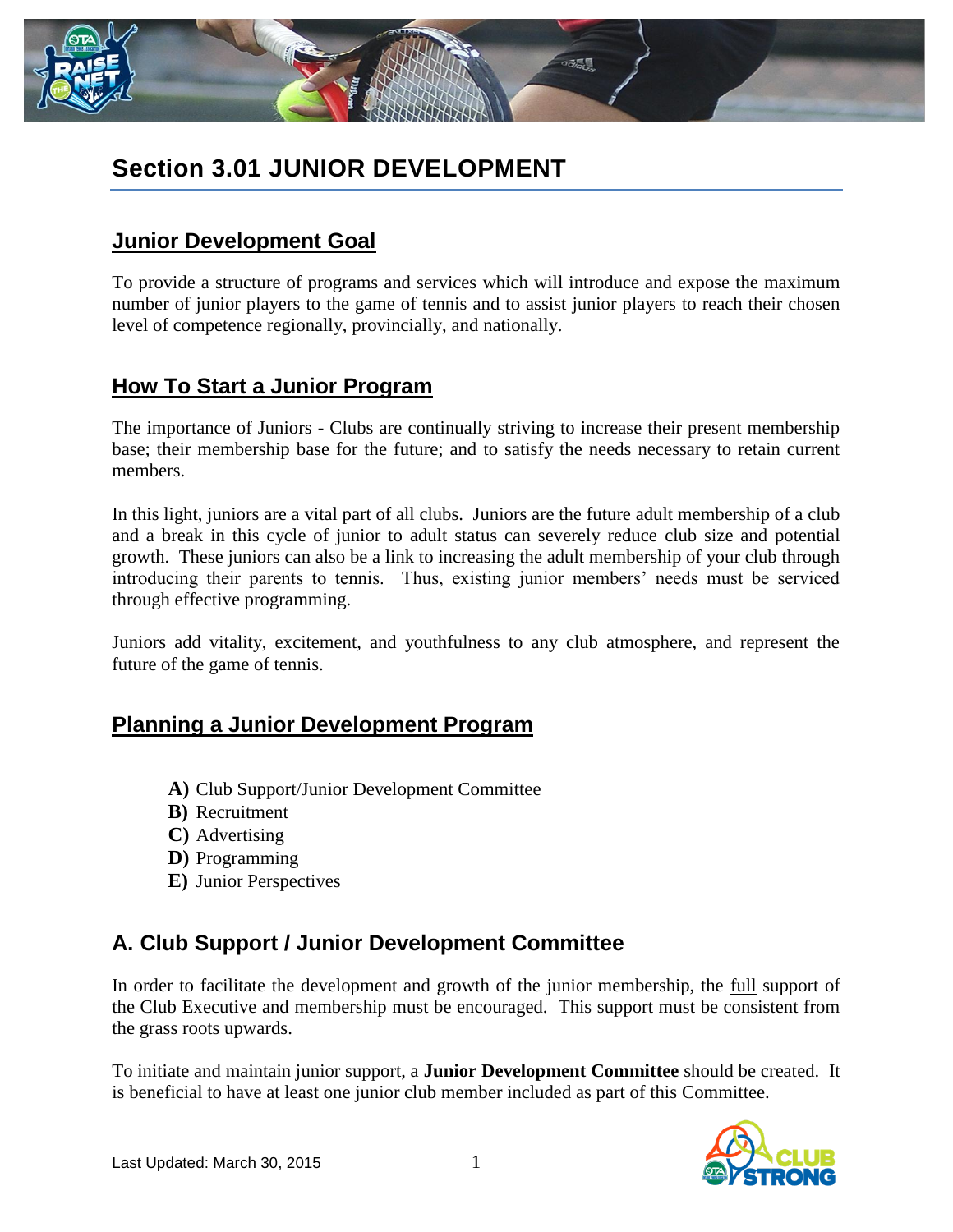

The Committee should consist of individuals interested in promoting junior tennis at all levels, and should have functions in the following areas:

- junior tennis promotion
- setting objectives/priorities/junior programming
- scheduling
- financing
- advertising
- recruitment
- monitoring/evaluating
- participating in the implementation of events when possible
- recruiting club volunteers
- contacts for junior players
- **having fun**

Prior to programming, the Committee should establish and set objectives.

#### **Objectives**

- 1) Instruction instructional and coaching program
- 2) Events social activities, events, round robins
- 3) Competition types of competition and tournaments
- 4) Fitness fitness program
- 5) Supportive establish a financial and human resource base

**Activity Planning** - several questions must be addressed when initiating an activity.

Why is this activity being offered? Who is going to organize, operate it and take part in the activity? When is the activity going to take place? How much money are you going to spend and collect? What does the activity need to be a success? Where is the activity going to take place?

### **B. Recruitment**

In order to attract the greatest number of juniors for the program, several avenues must be explored and targeted:

- 1) parents/siblings
- 2) friends
- 3) schools
- 4) recreation departments/community centres

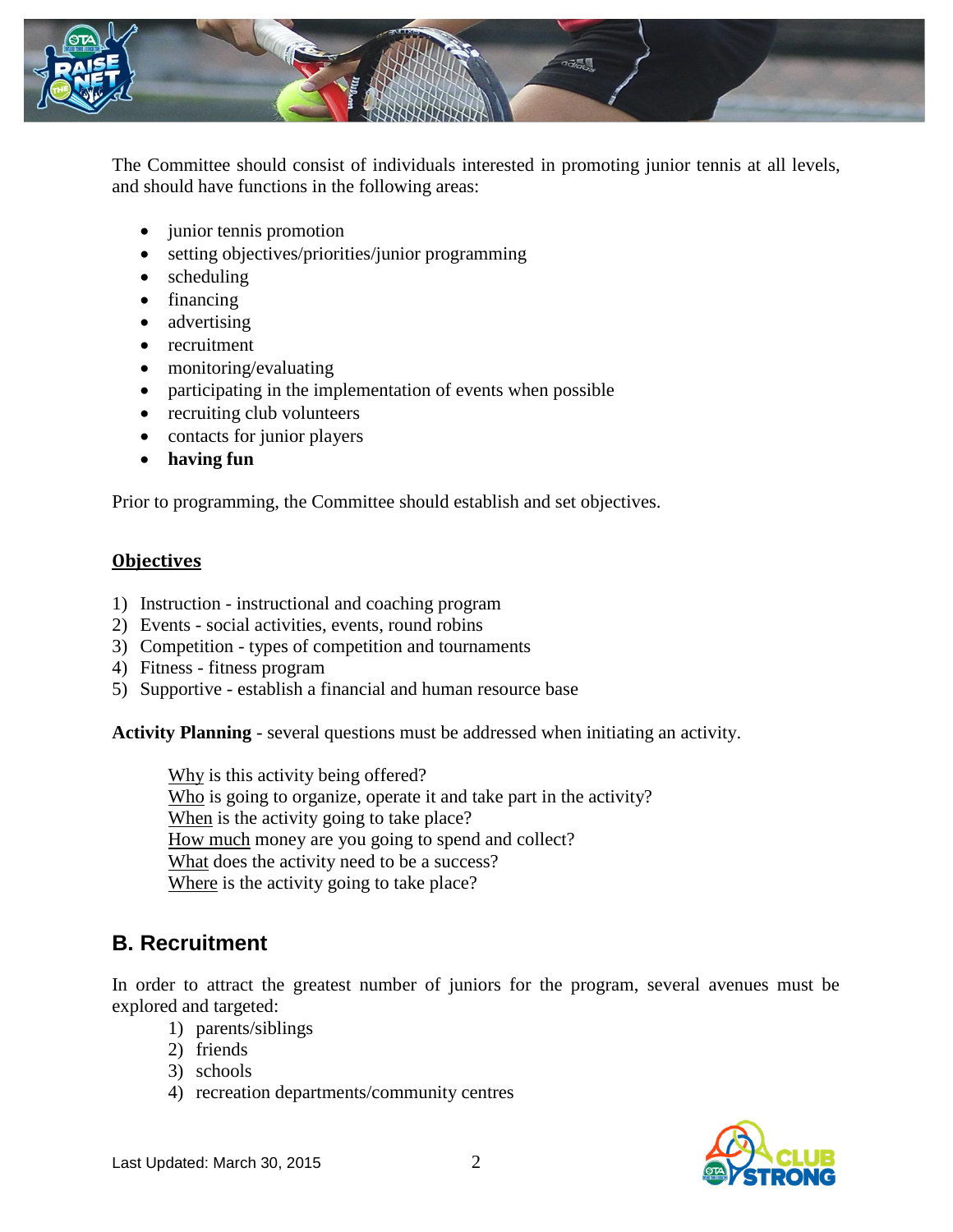

# **C. Advertising**

In order to receive the full benefits of advertising your junior program, remember to:

- 1) advertise well in advance
- 2) make advertising simple and specific
- 3) advertise frequently
- 4) target your advertisements

There are many advertising avenues available within a club setting including:

- a) Club newsletter/bulletin/club e-mail
- b) Bulletin boards
- c) Posters
- d) Flyers
- e) Phone calls by staff and volunteers
- f) Word of mouth by staff and volunteers
- g) Announcements at other club activities

Although phone calls can be time consuming, they are one of the **most effective** advertising tools.

## **D. Programming Considerations**

### **Instruction**

- 1. Obtain a quality instructor
- 2. Instructional Emphasis
	- Beginners Fun, immediate success, fitness, non-competitive, social, lots of games(8 per court).
	- Intermediate same as beginner plus consistency and control (6 8 per court).
	- Advanced same as intermediate plus competition and aggressive all-court play (4 per court).

Group players by ability rather than age.

### **Activities**

- Junior leagues (intraclub, interclub)
- Round Robins / Events / Socials
- Tournaments (Junior, Father-Son, Mother-Daughter, . . .)
- Kids' Tennis Awards
- Challenge Ladders
- Clinics/Camps

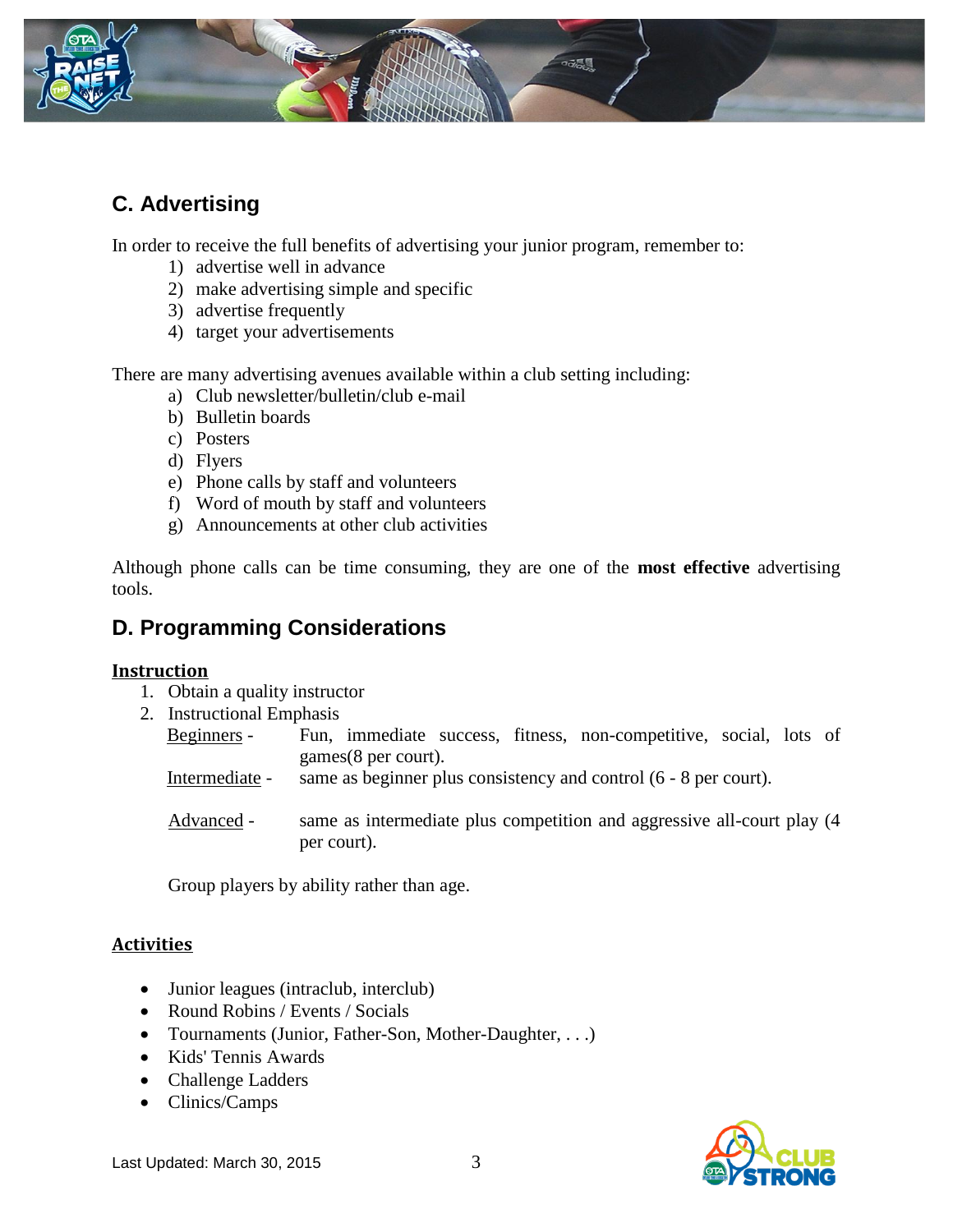

### **Budgeting**

If you are organizing an activity, it is important to work out the costs so you know what you have to charge each participant. Depending on the program or event you are offering, you should account for the following items in your budget.

**Balls:** all activities unless participants use their own or used balls. **Prizes:** not all activities require prizes. **Court time:** when court fees apply - prime and/or non-prime time. **Food:** socials and tournaments mainly. **Officiating:** sanctioned tournaments. **Court maintenance:** tournaments and other events when court up-keep and litter may be a concern. **Ball boys:** sanctioned tournaments (not a necessity). **Seating:** sanctioned tournaments and special occasions (not a necessity). **Scaffolding:** if T.V. coverage is a factor. **Advertising:** this can often be obtained free of charge by contacting the sports department of the local newspaper, radio, or T.V. **Instructors:** instructional programs. **Sanction fees:** sanctioned tournaments.  **Volunteer Recognition:** where volunteers are used, it is important to recognize their

contributions so that in future they will be willing to help out again; this does not always need to involve a cost.

## **E. Junior Perspectives**

### **OTA JUNIOR PHILOSOPHY**

Players in the Under 10/12 age categories should be encouraged in the following areas:

- a) to have **FUN**
- b) to compete fairly with respect for the opponent, tournament officials and the game
- c) to play lots of tennis
- d) to have little pressure to succeed
- e) to experience immediate success

Everyone has their own individual goals regardless of age, thus these concepts should **always** be taken into consideration.

### **Evaluation**

Is your Club: **Receptive** to junior members? **Encouraging** juniors to join the club and to participate in programs?

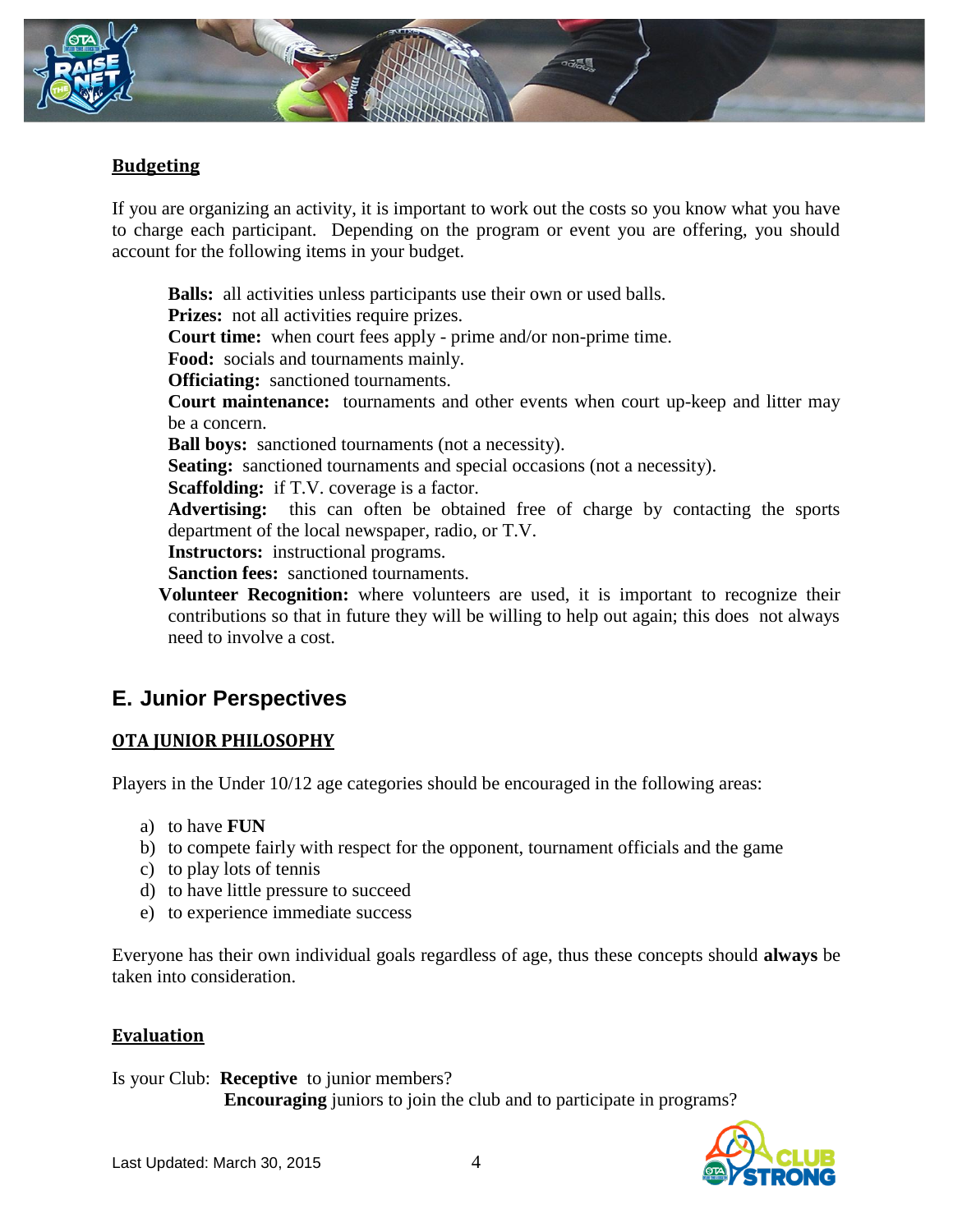

**Accepting** youngsters and making them feel like they **belong** to the club? **Catering** some of the programming to juniors?

#### Remember: **Positive Programming = Positive Attitude**

Achieving and maintaining excellence is determined by your willingness to continually evaluate your attitude and actions.

Every program is designed to meet the needs of the club members. It is advisable that the Junior Development Committee monitor and assess, in conjunction with the coach, the validity of each program component and how each segment contributes to the overall success of the junior program.

The activity level of the junior membership in all programs should be monitored. Do certain programs trigger greater interest than others? Is it due to the nature of the program, recreational versus competitive, or the time of the program, weekday versus weekend?

Here are some tips to keep in mind:

- Start **small**
- **Develop** programs
- Strive for **quality**
- Build an element of **variety**
- **Monitor** and **assess**
- **Modify** where and when necessary
- Maintain **continuity** from year to year

### **Answers to Commonly Asked Questions**

#### **How can we attract junior girls?**

Girls are often more attracted to social and non-competitive experiences. Immediate success is essential and the separation of beginner boys and girls in an instructional setting may be beneficial. Specific girls teams and leagues, and the use of a female coach as a role model are essential.

#### **What are the best times to schedule junior programs for our club?**

The best scheduling time varies from club to club. During the school year, after school and weekend time is most effective. Ideally, prime-time may be utilized for junior programs, but at many facilities, a program is often proven successful in non-prime hours before achieving primetime status.